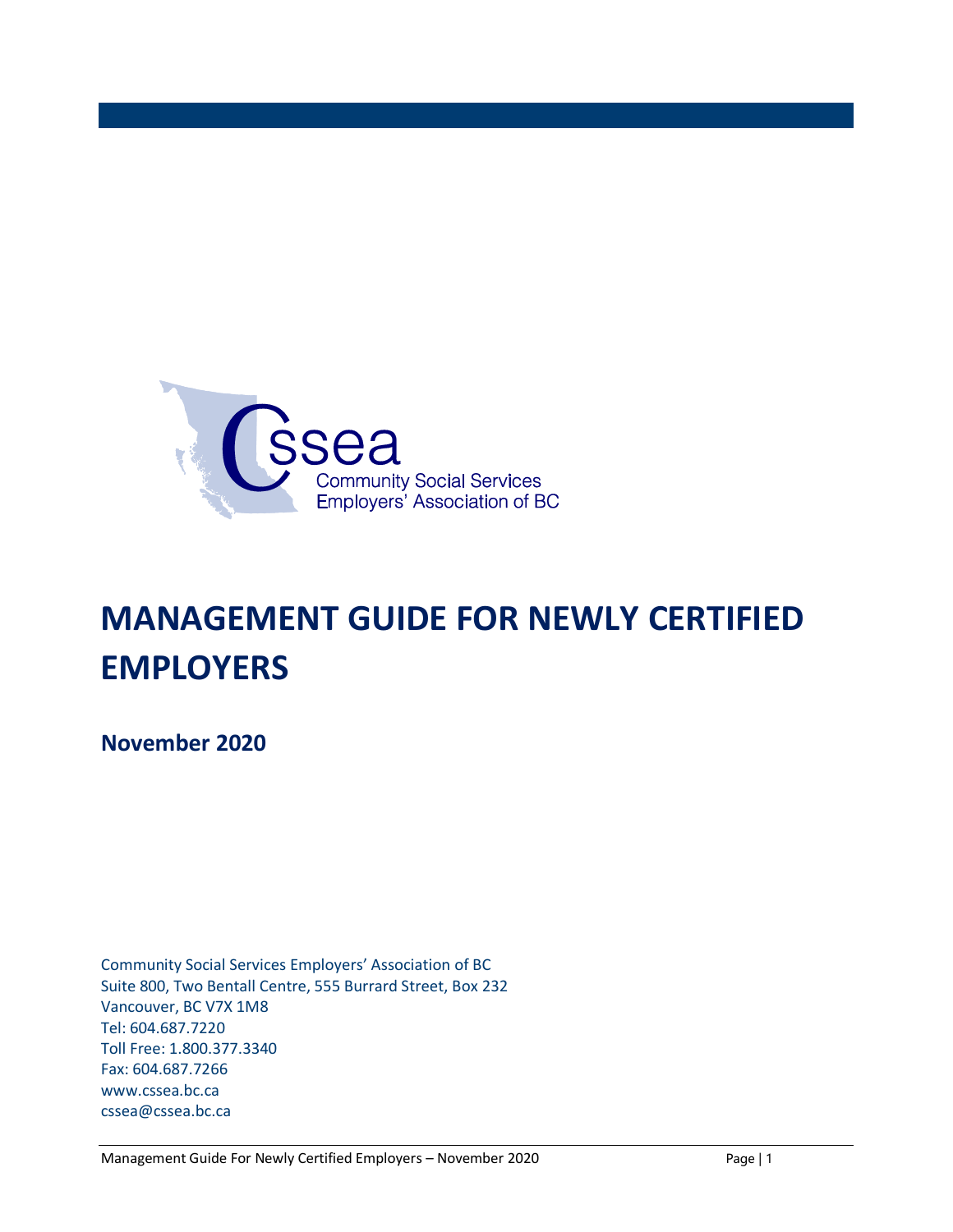# **TABLE OF CONTENTS**

| <b>INTRODUCTION</b> |  |
|---------------------|--|
|                     |  |

# PART ONE: WHAT HAPPENS TO THE FOLLOWING CERTIFICATION

# PART TWO: THE SECTORAL COLLECTIVE AGREEMENT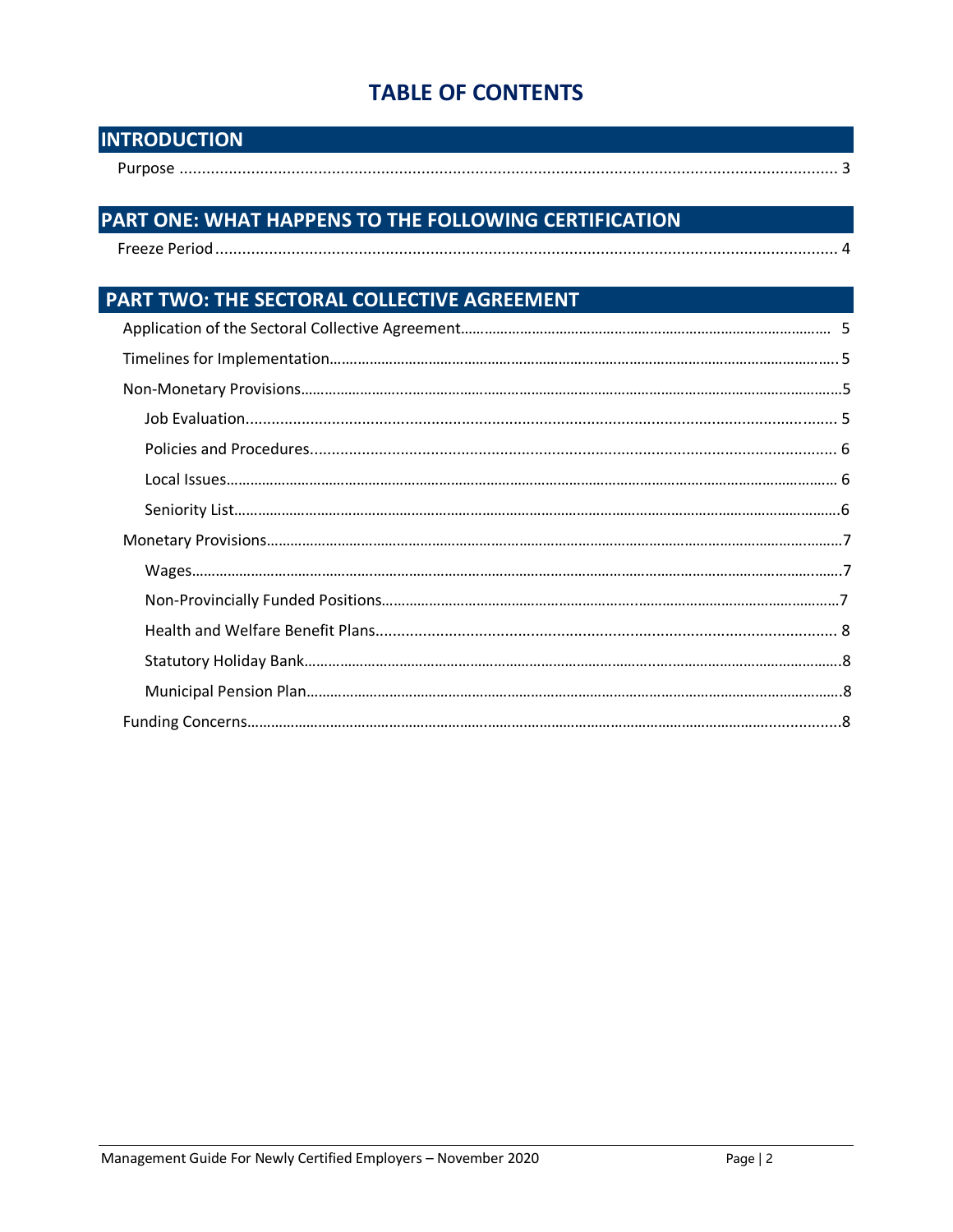# **INTRODUCTION**

This Management Guide for Newly Certified Employers is intended to be a quick introduction and reference tool for employers who are members of CSSEA and who have been recently certified to a union by the Labour Relations Board.

If you require more information on the post-certification process, please direct your inquiries to your CSSEA HRLR contact.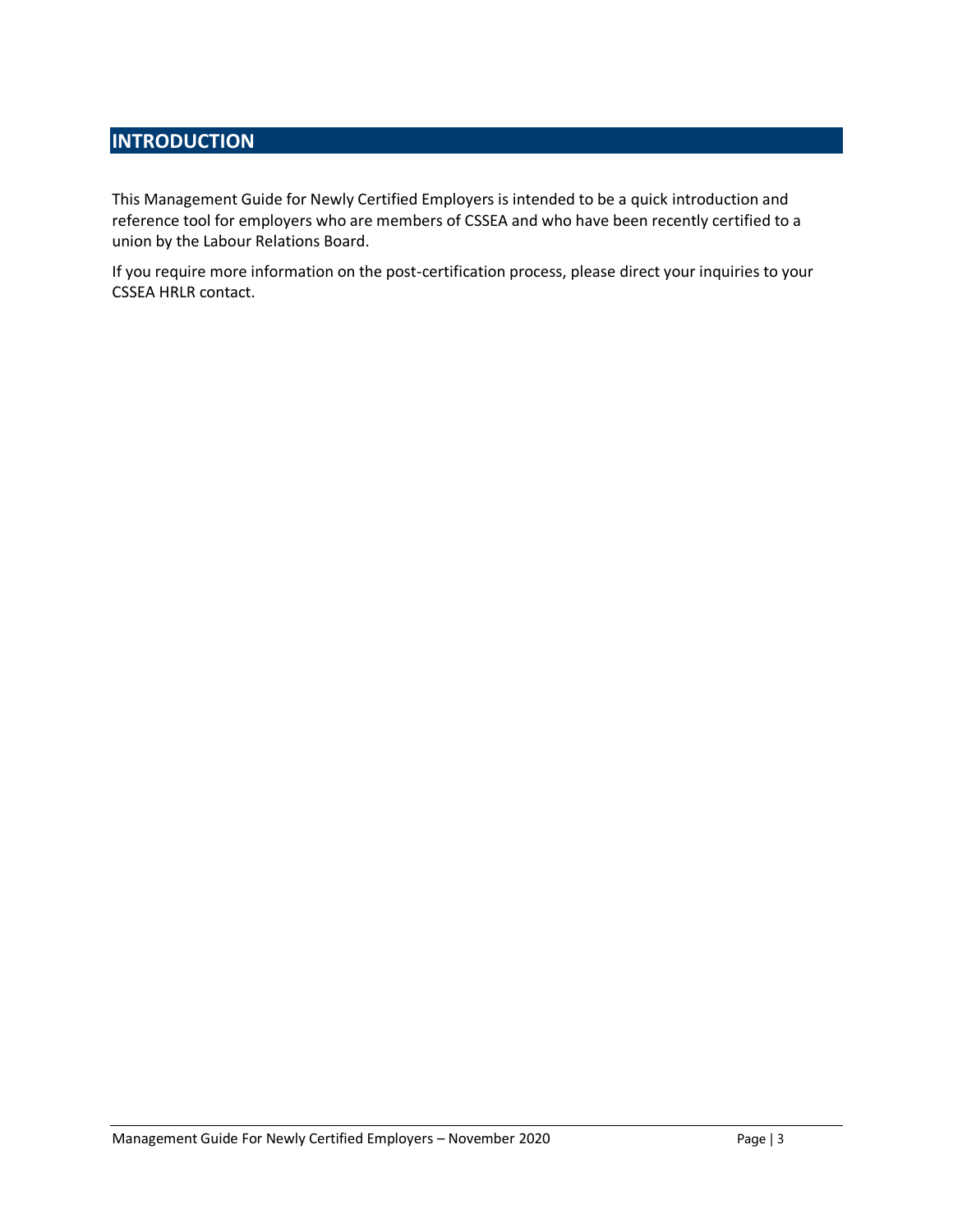### **PART ONE: WHAT HAPPENS FOLLOWING CERTIFICATION**

#### **Freeze Period**

Employers are restricted from changing pay rates or otherwise altering terms or conditions of employment of bargaining unit employees immediately following the date of certification by the Labour Relations Board.

Section 45 of the *Labour Relations Code* addresses employment conditions immediately following the certification process, prohibiting changes to terms of employment for the earlier of:

- 1. a twelve (12) month "freeze period", or
- 2. the conclusion of the first collective agreement bargaining process

with some exceptions as authorized by the Labour Relations Board. However, the freeze period does not prevent the right of an employer "to suspend, transfer, lay off, discharge or otherwise discipline an employee for proper cause".

Employers are thus advised to maintain their current policies and procedures relating to terms and conditions of employment unless there are compelling reasons to make changes – and prior to making changes, employers are further advised to discuss them with their CSSEA HRLR contact to ensure that proper processes are followed.

In the Community Social Services sector, employers who become **regulated** members of CSSEA by provincial government Order-in-Council will be governed by the timelines found in the applicable sectoral collective agreement for the implementation of collective agreement provisions. These timelines will usually be shorter than the 12 month statutory freeze period referenced above, but the freeze on changing terms of employment still applies until the collective agreement provisions are implemented.

The next section provides the details of the timelines.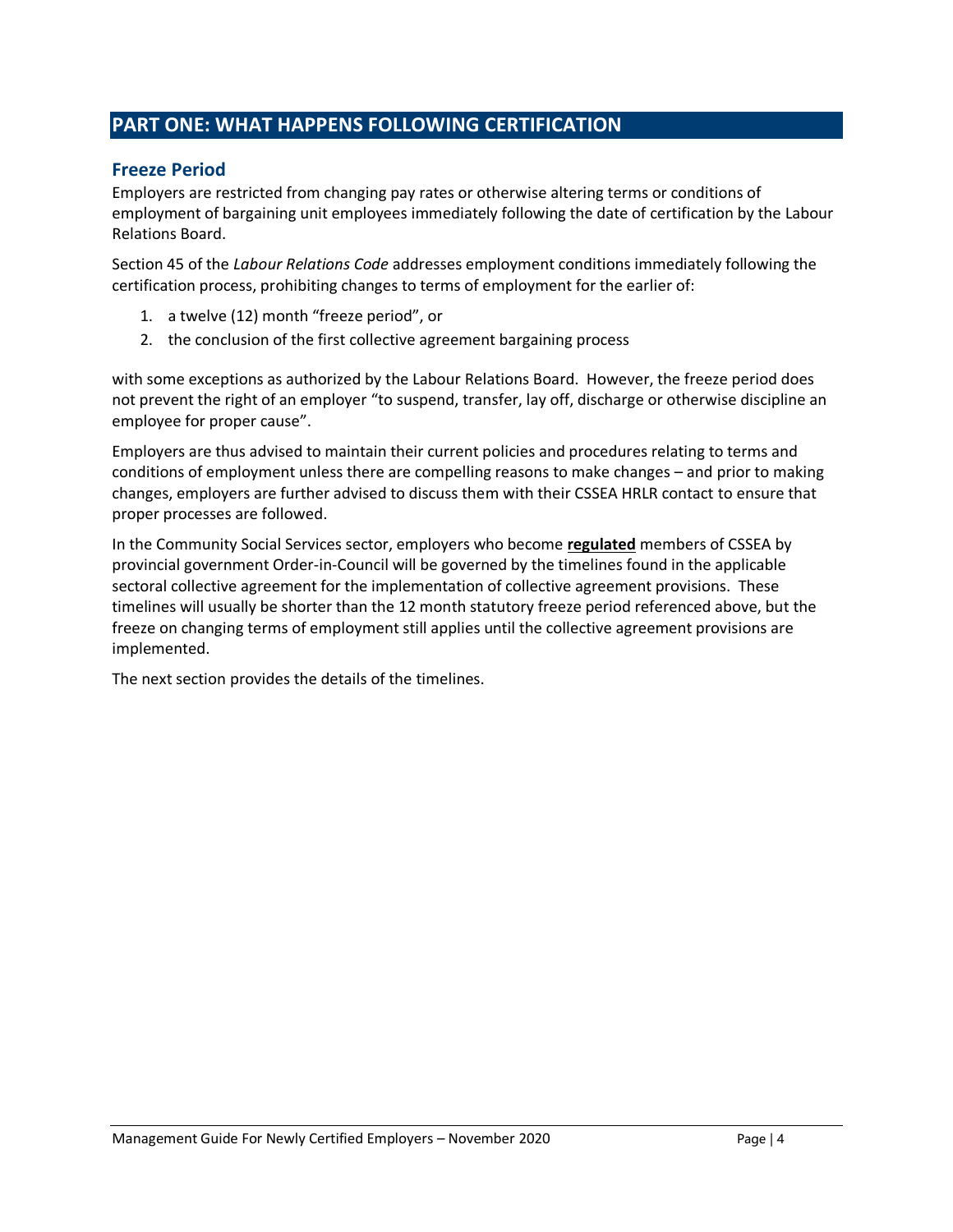## **PART TWO: THE SECTORAL COLLECTIVE AGREEMENT**

#### **Application of the Sectoral Collective Agreement**

For agencies that meet the criteria for "regulated" membership in CSSEA (the agency would be included in the *Employer Regulation* under the *Public Sector Employers Act*), the sectoral collective agreement will apply to them as outlined below.

For agencies that do not meet the criteria for membership in CSSEA and who enroll as an associate member, they will negotiate their own individual collective agreement directly with the union certified to represent their employees.

The collective agreement for regulated members will cover many terms and conditions of employment for bargaining unit employees, including pay, health and welfare benefits, scheduling, vacation, sick leave and other leaves. Newly-certified employers should familiarize themselves with the collective agreement. The collective agreement and companion Employer's Guide to the Collective Agreements providing interpretative information can be found on the CSSEA member website which requires log-in credentials. The credentials will be sent to your agency upon becoming a member of CSSEA.

#### **Timelines for Implementation**

There are two distinct timelines for the implementation of provisions in the collective agreement to employees: one timeline is for the implementation of provisions that are **operational in nature** and that do not cost more money; the second timeline is for the implementation of the remaining provisions of the collective agreement that are considered **monetary in nature**.

#### **Non-Monetary Provisions**

The non-monetary, operational language provisions of the sectoral collective agreement come into effect four months following the date of the Labour Relations Board decision granting the certification to the union or the date that the government deposits an Order in Council designating the employer as a member of CSSEA under the *Employer Regulation* to the *Public Sector Employers Act*, whichever comes first (see *Memorandum of Agreement #3 Re: New Certifications and Variances*).

Following this date, the non-monetary terms and conditions of employment set out in the collective agreement (such as job posting, layoff, scheduling, occupational health and safety provisions, etc) take precedence over any previous terms and conditions of employment that applied under agency policies and procedures.

While employers should familiarize themselves with the entire collective agreement, a few issues will require **prompt attention in advance of implementation dates**:

#### Policies and Procedures

Newly certified employers should review their policies and procedures to ensure consistency with the collective agreement. Employers may revise policies following the freeze period or implementation of the collective agreement, whichever comes first, as long as the revised policies are not inconsistent with the provisions of the collective agreement. Employees should be given reasonable notice of the policy changes and employers should apply such changes fairly across all employees.

Employers should take special note of current policies and procedures that are on the same topics as collective agreement provisions, to ensure consistency. For instance, employers should review their policies and procedures for sick leave, vacation accrual and other types of leaves, and modify as necessary.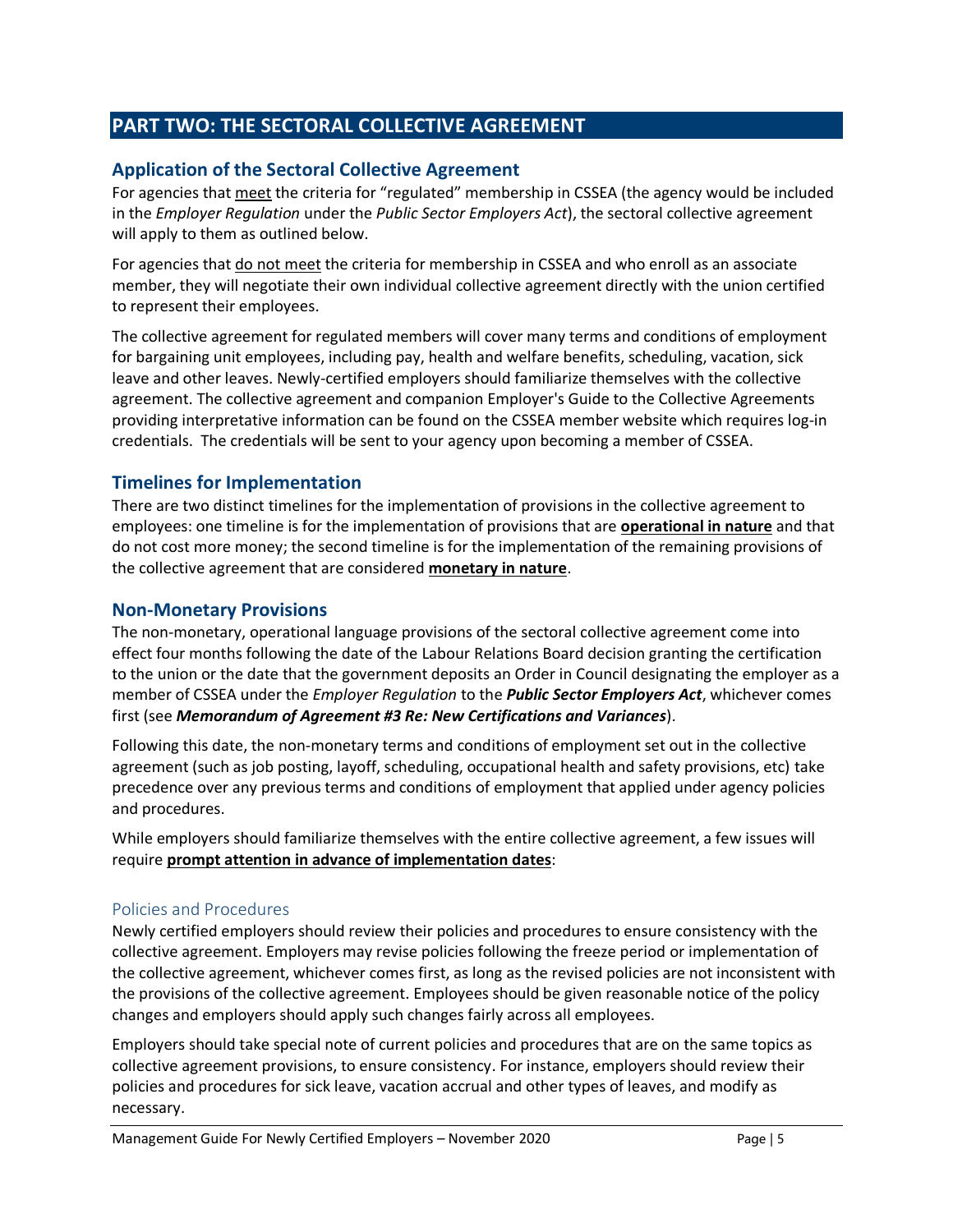#### Local Issues

Pursuant to *Memorandum of Agreement #1 Re: Local Issues* in the collective agreement, not all terms of employment are pre-determined by the collective agreement. The parties must meet and negotiate certain issues on a local basis. These issues include:

- Hours of work
- Application of the collective agreement to programs or worksites in relation to layoff, assignment of additional hours, the sharing overtime, vacation scheduling, and job postings
- Casual call-in procedure
- Client vacations and out of town assignments
- School-based season employees
- Special project employees
- Split shifts
- Any other issues CSSBA and CSSEA agree to discuss.

Your HRLR contact can assist you in negotiating these local issues.

#### Seniority List

Newly certified employers should calculate a seniority list in accordance with *Article 12 – Seniority* of the collective agreement. Seniority is determined differently depending on an employee's status.

An employer will provide a current seniority list of all employees (regular full-time, regular part-time, and casual), as outlined in *Article 12.2 -Seniority List* to the Union every six (6) months: January and July.

#### Job Evaluation

CSSBA and CSSEA are party to a joint job evaluation plan (JJEP). The purpose of JJEP is to provide a standard procedure for the description and classification of positions, and the evaluation (wage rates) of work done in the community social services sector.

Newly-certified members must create, update and review job descriptions for all bargaining unit positions in accordance with JJEP. JJEP contains benchmarks which will suit most positions in the sector. Positions that do not fall within one of the established benchmarks will be uniquely rated. Once the job descriptions are complete, CSSEA will confirm the classification for the position.

Each JJEP benchmark is assigned an appropriate classification grid that corresponds with a wage rate on the wage grid contained in Appendix A of the collective agreement. Employers should follow the instructions for creating job descriptions and the job classification process (as governed by the Maintenance Agreement and Classification Manual in the collective agreement). Instructions can be found on CSSEA's member website.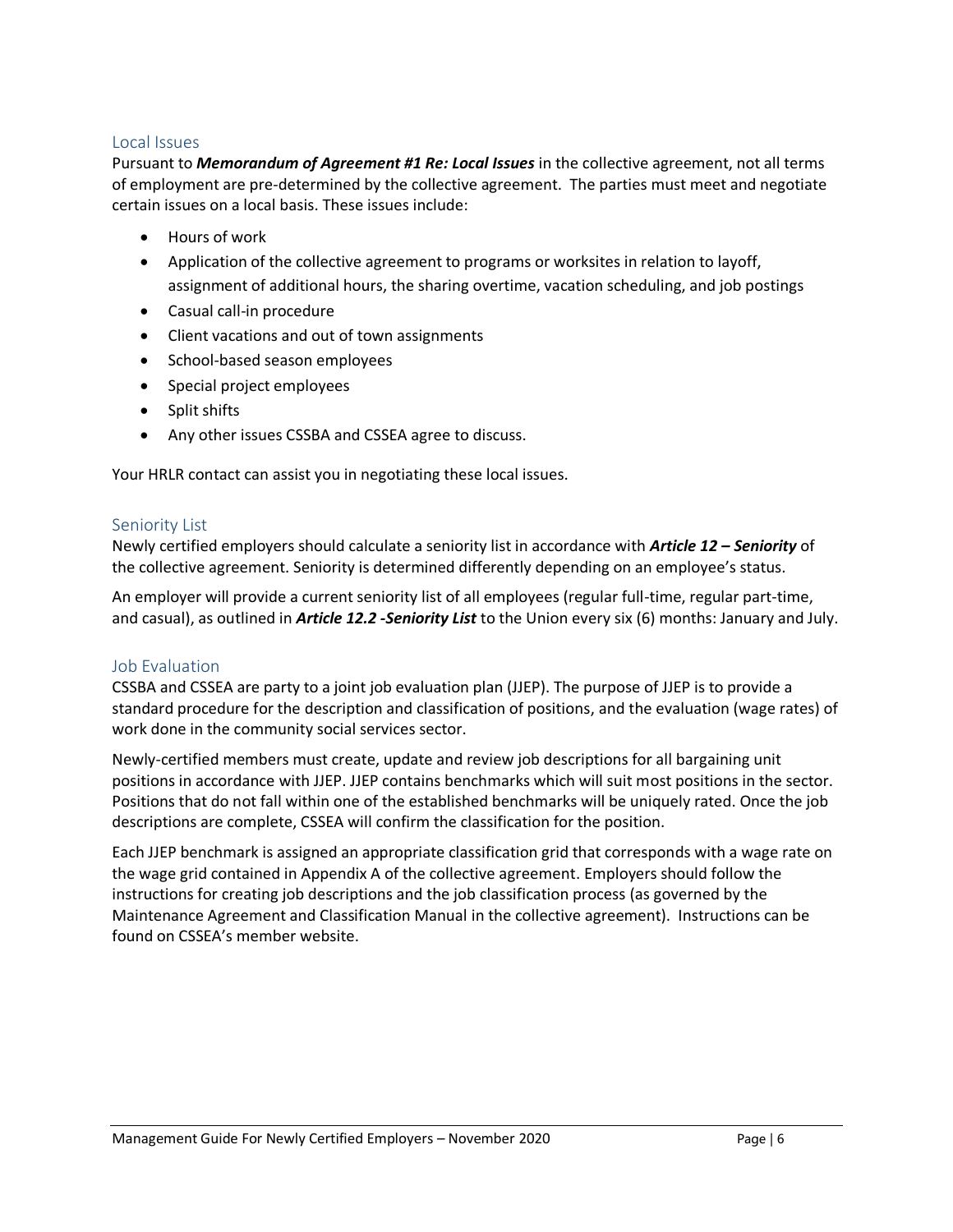#### **Monetary Provisions**

The monetary provisions will come into force four (4) months after the date of the Order-in-Council which designates the agency a member of CSSEA is signed (see *Memorandum of Agreement #3 Re: New Certifications and Variances*). The certification and Order-in-Council dates will be different, with the signed Order in Council typically arriving after the date on which the agency is certified.

#### Monetary provisions include:

- Wages and allowances This will be discussed further below. (*Appendix A - Wage Grid, Article 16 - Overtime* and *Article 26 - Payment of Wages and Allowances*)
- Holidays (*Article 17 - Holidays*)
- Vacations (*Article 18 – Annual Vacations*)
- Paid leaves (*Article 19 – Sick Leave* and *Article 20 – Special and Other Leaves*)
- Health and welfare benefits (*Article 27 – Health and Welfare Benefits*)
- Municipal Pension Plan (*Article 31 – Municipal Pension Plan*)
- Any other provisions in the collective agreement that cost an employer more money

Any benefits that the employer previously granted to employees when they were non-union that are better than the corresponding collective agreement provision, or in addition to the collective agreement, are to be discontinued when the full monetary provisions of the collective agreement are implemented (see *Memorandum of Agreement #2 Re: Superior Benefits and Provisions* where only employees who were covered by the collective agreement in 2004 were able to retain certain of the benefits that are better than the collective agreement).

Wages are the **only** exception to this principle:

#### Wages

Newly certified employees who receive wage rates higher than those established in *Appendix A Wage Grid* of the collective agreement get to maintain those higher wage rates, by operation of **Section 8.3 of the Maintenance Agreement and Classification Manual**. Their wage rates are frozen at pre-existing levels until such time as the rates in the Wage Grid meet or exceed the pre-existing levels. At that time, the applicable wage rate in the Wage Grid would then apply to the employee.

Newly certified employees who receive wage rates below those established in *Appendix A Wage Grid* of the collective agreement should be paid in accordance with the rates of pay negotiated by the parties of this agreement. Employers should calculate the number of hours in the classification for the employee to determine the step and actual wage rate for the employee.

#### Non-Provincially Funded Positions

If an employer has non-provincially funded positions (NPF), the collective agreement provides a process to negotiate alternate wage rates and/or benefit levels, where necessary (see *Appendix A (D) – Wage Grid*). Please make inquiries to your HRLR contact for more information. Please note that the sectoral collective agreement would apply to NPF positions unless an agreement is made otherwise.**7**